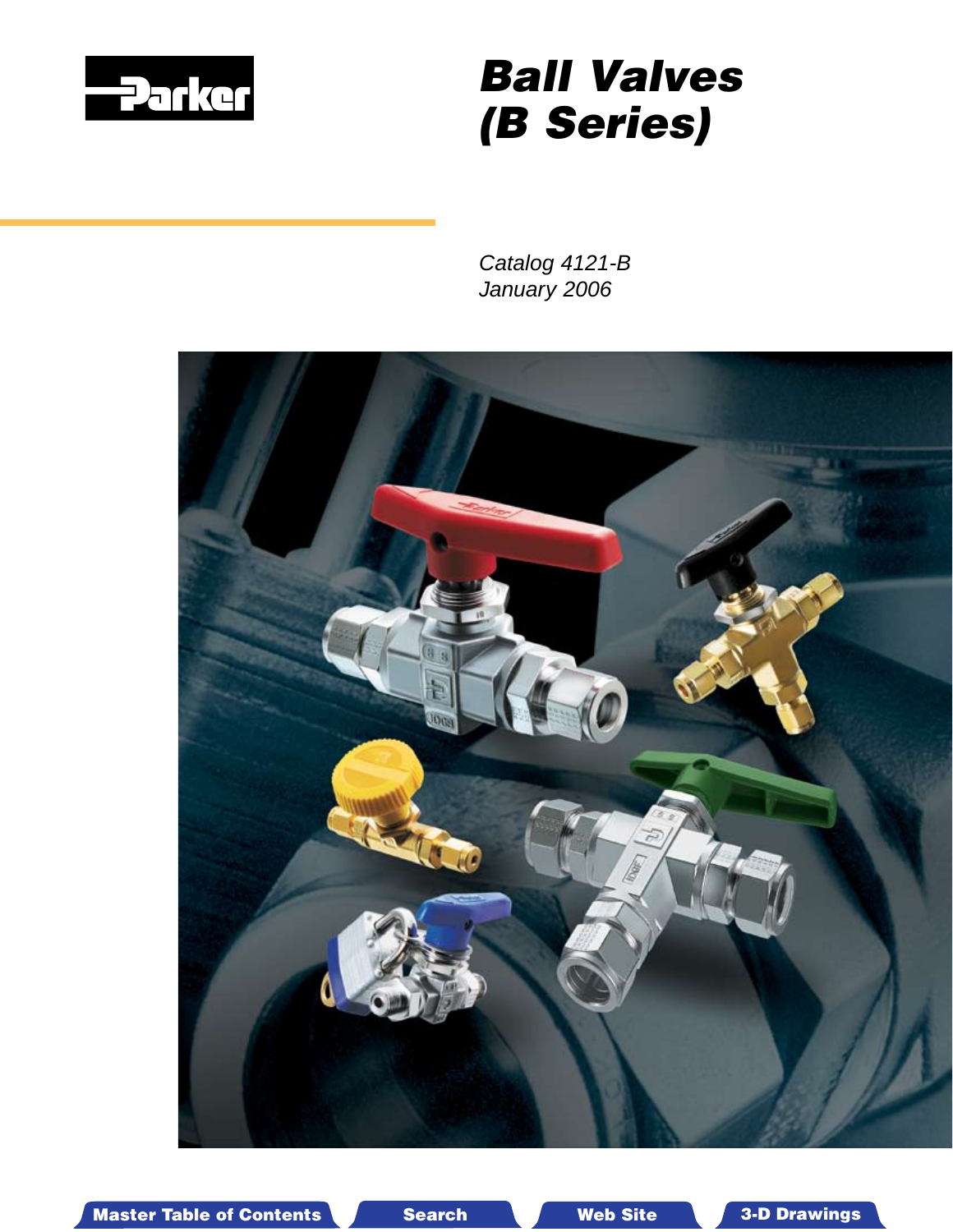## **Pressure vs. Temperature**



**Legend: A** – PEEK Seats; **B** – PCTFE Seats; **C** – Selector Valves; **D** – Brass Valves; **E** – PTFE Seats **Note:** To determine MPa, multiply bar by 0.1

## **Flow Calculations with 1000 psig (69 bar) Inlet Pressure**

| Valve            | Max.                      | Pressure<br>Drop $\Delta$ <b>P</b><br>psig<br>bar |                   | Water<br>@ 60°F (16°C) |                     | Air<br>@ 60°F (16°C)      |                            |  |
|------------------|---------------------------|---------------------------------------------------|-------------------|------------------------|---------------------|---------------------------|----------------------------|--|
| <b>Series</b>    | $\mathsf{C}_{\mathsf{v}}$ |                                                   |                   | gpm                    | $m^3/hr$            | scfm                      | m <sup>3</sup> r           |  |
| B <sub>2</sub> L | 0.93                      | 10<br>50<br>100                                   | 0.7<br>3.5<br>6.9 | 2.9<br>6.6<br>9.3      | 0.7<br>1.5<br>2.1   | 92.4<br>200.3<br>272.0    | 156.2<br>338.3<br>458.9    |  |
| B <sub>6</sub> L | 2.34                      | 10<br>50<br>100                                   | 0.7<br>3.5<br>6.9 | 7.4<br>16.5<br>23.4    | 1.7<br>3.8<br>5.3   | 231.7<br>494.2<br>657.0   | 391.5<br>834.7<br>1107.9   |  |
| B <sub>8</sub> L | 6.42                      | 10<br>50<br>100                                   | 0.7<br>3.5<br>6.9 | 20.3<br>45.4<br>64.2   | 4.6<br>10.3<br>14.6 | 637.1<br>1373.6<br>1852.3 | 1076.8<br>2320.3<br>3124.8 |  |

**Note:** This Pressure versus Temperature chart reflects the maximum temperature range of indicated materials.

When combining seat and seal materials, the most restrictive temperature rating of the seats or seals becomes the limiting factor on valve temperature range.

Elastomeric stem packing and seals are recommended if the application subjects the valve to thermal cycling.

Plea[se see pages](#page-2-0) 3 and 5 [for m](#page-4-0)aximum pressure ratings.

#### **Temperature Ratings:**

|                    | PTFE:  -65°F to 350°F (-54°C to 177°C)                     |
|--------------------|------------------------------------------------------------|
|                    | PCTFE: -65°F to 350°F (-54°C to 177°C)                     |
|                    | PEEK:  -65°F to 450°F (-54°C to 232°C)_                    |
|                    | Nitrile Rubber: -40°F to 250°F (-40°C to 121°C)            |
|                    | Fluorocarbon Rubber: -15°F to 450°F (-26°C to 232°C)       |
|                    | Ethylene Propylene Rubber: -65°F to 300°F (-54°C to 149°C) |
| Highly Fluoronated |                                                            |
|                    |                                                            |

Fluorocarbon Rubber .........-15°F to 200°F (-26°C to 93°C)

#### **Two-Way Three-Way**

| Valve            | Max.                      |                 | Pressure<br>$Drop \Delta P$ | Water<br>@           | $60^{\circ}$ F (16 $^{\circ}$ C) | Air<br>@ 60°F (16°C)     |                           |  |
|------------------|---------------------------|-----------------|-----------------------------|----------------------|----------------------------------|--------------------------|---------------------------|--|
| <b>Series</b>    | $\mathsf{C}_{\mathsf{v}}$ | psig            | bar                         | gpm                  | $m^3$ /hr                        | scfm                     | m <sup>3</sup> r          |  |
| B <sub>2</sub> X | 0.63                      | 10<br>50<br>100 | 0.7<br>3.5<br>6.9           | 2.0<br>4.5<br>6.3    | 0.5<br>1.0<br>1.4                | 62.7<br>137.1<br>188.4   | 106.0<br>231.7<br>317.9   |  |
| B <sub>6</sub> X | 0.87                      | 10<br>50<br>100 | 0.7<br>3.5<br>6.9           | 2.8<br>6.2<br>8.7    | 0.6<br>1.4<br>2.0                | 86.7<br>190.5<br>263.2   | 146.6<br>321.8<br>444.4   |  |
| B8X              | 3.62                      | 10<br>50<br>100 | 0.7<br>3.5<br>6.9           | 11.5<br>25.6<br>36.2 | 2.6<br>5.9<br>8.2                | 360.6<br>789.7<br>1087.4 | 609.5<br>1343.5<br>1836.6 |  |

#### $\bigwedge$ **WARNING**

FAILURE OR IMPROPER SELECTION OR IMPROPER USE OF THE PRODUCTS AND/OR SYSTEMS DESCRIBED HEREIN OR RELATED ITEMS CAN CAUSE DEATH, PERSONAL INJURY AND PROPERTY DAMAGE.

This document and other information from Parker Hannifin Corporation, its subsidiaries and authorized distributors provide product and/or system options for further investigation by users having technical expertise. It is important that you analyze all aspects of your application and review the information concerning the product or system in the current product catalog. Due to the variety of operating conditions and applications for these products or systems, the user, through its own analysis and testing, is solely responsible for making the final selection of the products and systems and assuring that all performance, safety and warning requirements of the application are met.

The products described herein, including without limitation, product features, specifications, designs, availability and pricing, are subject to change by Parker Hannifin Corporation and its subsidiaries at any time without notice.

#### **Offer of Sale**

The items described in this document are hereby offered for sale by Parker Hannifin Corporation, its subsidiaries or its authorized distributors. This offer and its acceptance are governed by the provisions stated in the "Offer of Sale" located in Catalog 4230/4233 CPI™/A-Lok® Tube Fittings.

© 2003, 2005 Parker Hannifin Corporation. All rights reserved.

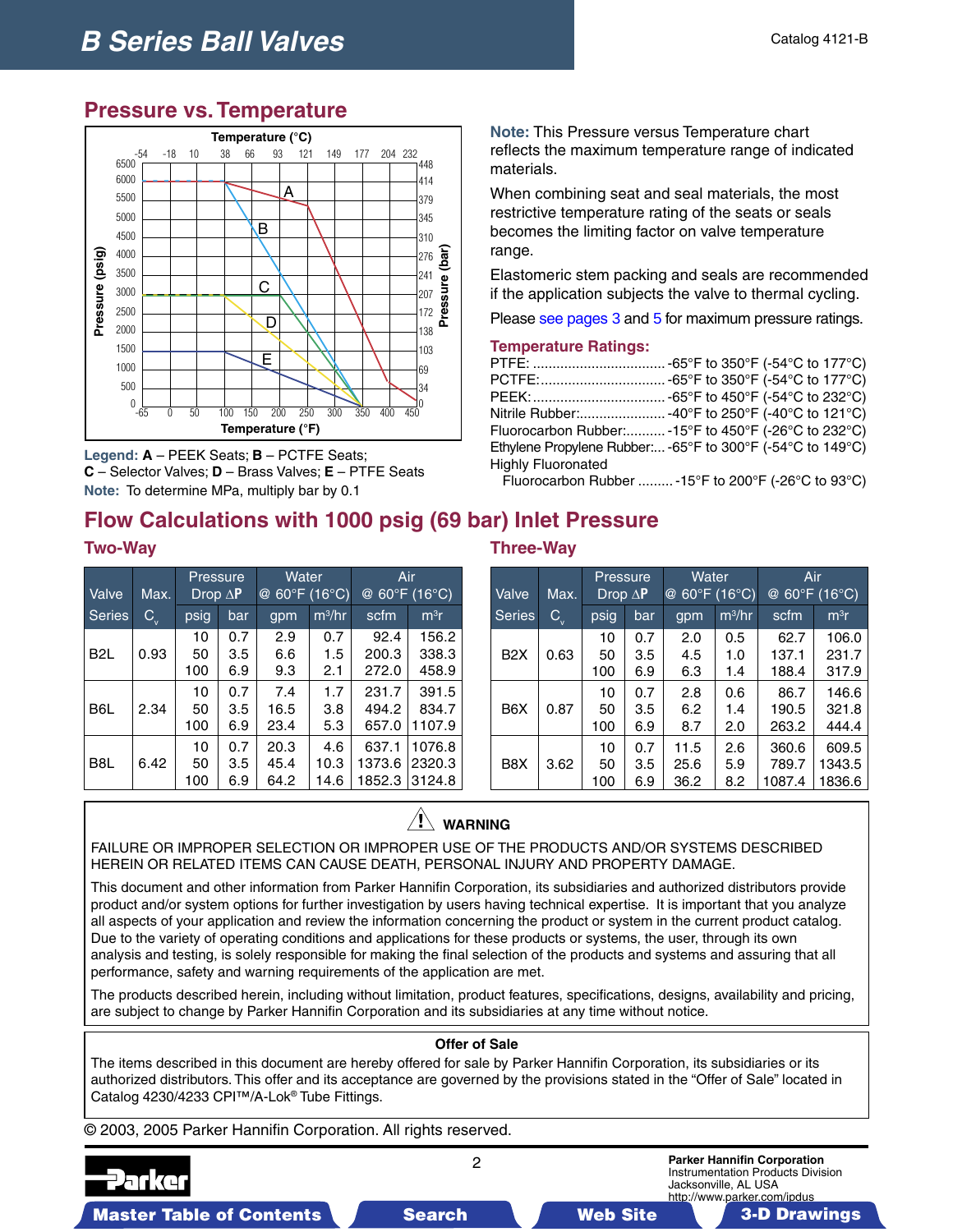## <span id="page-2-0"></span>**Introduction**

Parker manually, pneumatically, and electrically actuated two-way B Series Ball Valves provide quick 1/4 turn onoff control of fluids utilized in process and instrumentation applications. A broad selection of valve body, seat, and seal materials provide a wide range of pressures and temperatures at which the valve may be used.

## **Features**

- Free floating ball design provides seat wear compensation.
- Available in 316 stainless steel and brass construction. Alloy N24135 and Alloy N30002 construction available upon request.
- ▶ Micro-finished ball provides a positive seal.
- Straight through flow path for minimum pressure drop.
- ▶ Bi-directional flow.
- ▶ Wide variety of US Customary and SI ports.
- ▶ 90 degree actuation.
- $\blacktriangleright$  Panel mountable.
- Adjustable PTFE stem seal can be maintained in-line.
- $\blacktriangleright$  Handle indicates flow direction.
- ▶ Low operating torques.
- $\blacktriangleright$  Positive handle stops.
- ▶ Color coded handles.
- ▶ Optional pneumatic and electric actuation.
- ▶ Optional live-loaded PTFE stem seals.
- ▶ Optional non-adjustable O-ring stem seals.
- Optional upstream and downstream drain models.
- Optional stainless steel and extended handles.

## **Specifications**

#### **Pressure Ratings:**

| <b>Material</b>      | <b>CWP</b>           | with PTFE Seats     |
|----------------------|----------------------|---------------------|
| 316 Stainless Steel  | 6000 psig (414 bar)* | 1500 psig (103 bar) |
| Brass                | 3000 psig (207 bar)  | 1500 psig (103 bar) |
| Alloy N24135 (400)   |                      |                     |
| $B2$ and $B6$ :      | 3000 psig (207 bar)  | 1500 psig (103 bar) |
| B8:                  | 2000 psig (138 bar)  | 1500 psig (103 bar) |
| Alloy N30002 (C-276) |                      |                     |
| $B2$ and $B6$ :      | 4000 psig (276 bar)  | 1500 psig (103 bar) |
| B8:                  | 3000 psig (207 bar)  | 1500 psig (103 bar) |

\* B6 Series: 6000 psig rating or 4400 psig (303 bar) CWP B8 Series: 6000 psig rating or 4000 psig (276 bar) CWP

#### **Pressure Rating and Tubing Selection**

For working pressures of A-LOK® and CPI™ tube connections, [please see the Instrument Tubing Selection Guide \(Bulletin](#page-0-0)  4200-TS), found in the Technical Section of the Parker Instrumentation Process Control Binder, or the Parker Instrument Fitting Installation Manual (Bulletin 4200-B4).

For working pressures of valves with external or internal pipe threads, please s[ee Catalog 4260, Instrumentation Pipe Fittings.](#page-0-0)



**Model Shown: 6A-B6LJ-SSP**

## **Materials of Construction**

| Item#   | <b>Part Description</b> | <b>Stainless Steel</b>   | <b>Brass</b>                      |  |  |  |  |
|---------|-------------------------|--------------------------|-----------------------------------|--|--|--|--|
| *1      | Connector O-Ring        | PTFE**                   |                                   |  |  |  |  |
| $*2A$   | Seat Retainer           | ASTM A 276<br>Type 316   | ASTM B 16<br>Alloy C36000         |  |  |  |  |
| *2B     | Seat                    | PTFE, PCTFE, PEEK        |                                   |  |  |  |  |
| $*3$    | <b>Retainer Seal</b>    | PTFF**                   |                                   |  |  |  |  |
| $*_{4}$ | Ball                    | 316 Stainless Steel      |                                   |  |  |  |  |
| $*5$    | Body                    | ASTM A 351<br>Grade CF3M | <b>ASTM B 283</b><br>Alloy C37700 |  |  |  |  |
| *6A     | Stem                    |                          | <b>ASTM A 276 Type 316</b>        |  |  |  |  |
| *6B     | <b>Stem Seal</b>        | PTFE**                   |                                   |  |  |  |  |
| $*6C$   | <b>Stem Washer</b>      | 316 Stainless Steel      |                                   |  |  |  |  |
| 7       | Packing Nut             | ASTM A 479<br>Type 316   | ASTM B 453<br>Alloy C34000        |  |  |  |  |
| 8       | Handle                  | Nylon 6/6                |                                   |  |  |  |  |
| 9       | <b>Handle Set Screw</b> | <b>Stainless Steel</b>   |                                   |  |  |  |  |
| 10      | <b>Panel Nut</b>        | 316 Stainless Steel      |                                   |  |  |  |  |
| *11     | <b>End Connector</b>    | ASTM A 479<br>Type 316   | ASTM B 16<br><b>Alloy C36000</b>  |  |  |  |  |

Wetted Parts.

\*\* Optional stem seal and body seal materials are described in the How to Order section.

Lubrication: Perfluorinated Polyether.

Master Table of Contents **3. Dearch Master Table of Contents 3-D Drawings Search** Master Table of Contents 3-D Drawings

3 **Parker Hannifin Corporation** Instrumentation Products Division Jacksonville, AL USA http://www.parker.com/ipdus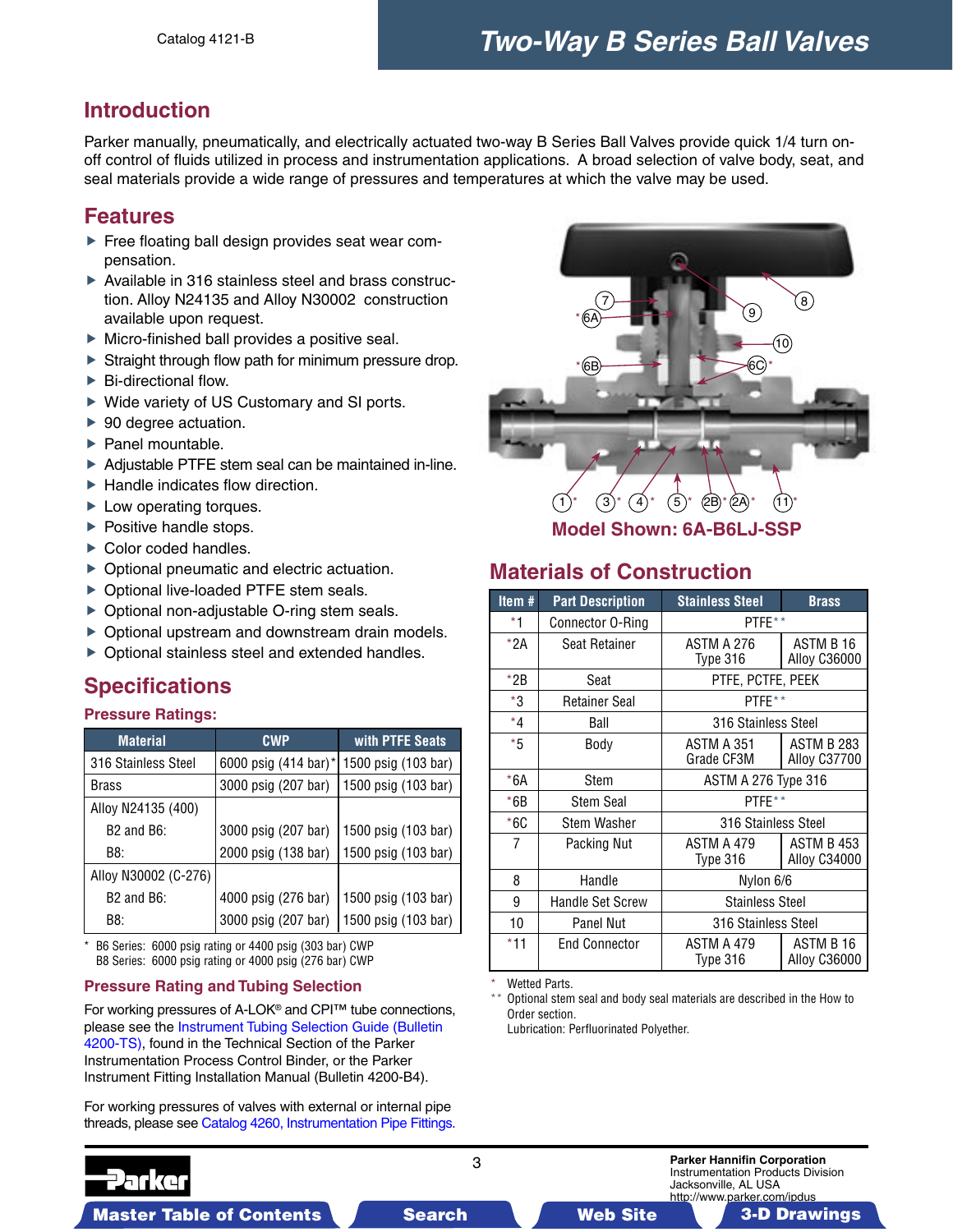

## **Model Shown: 4A-B6LJ-SSP**

|                           |                  |       | <b>Flow Data</b> |             |         |                          | <b>Dimensions</b> |                |              |        |             |        |         |        |       |
|---------------------------|------------------|-------|------------------|-------------|---------|--------------------------|-------------------|----------------|--------------|--------|-------------|--------|---------|--------|-------|
| Port                      | <b>Basic</b>     |       | Orifice          |             |         | <b>End Connections</b>   |                   |                |              |        | Inches (mm) |        |         |        |       |
| <b>Size</b>               | Part#            | Inch  | mm               | $C_{\rm v}$ | $X_T^*$ | Port 1<br>Port 2         | $A^{\dagger}$     | $B^{\dagger}$  | $\mathsf{C}$ | D      | E           | F.     | G       | н      |       |
| 1A                        |                  | 0.052 | 1.3              | 0.06        | 0.45    | 1/16" A-LOK®             | 1.30              | 1.30           |              |        |             |        |         |        |       |
| 1Z                        |                  |       |                  |             |         | 1/16" CPI™               | (33.0)            | (33.0)         |              |        |             |        |         |        |       |
| 2A                        |                  | 0.093 | 2.4              | 0.21        | 0.47    | 1/8" A-LOK®              | 1.36              | 1.36           |              |        |             |        |         |        |       |
| 2Z                        |                  |       |                  |             |         | 1/8" CPI™                | (34.5)            | (34.5)         |              |        |             |        |         |        |       |
| 2F                        |                  | 0.165 | 4.2              | 0.93        | 0.43    | 1/8" Female NPT          | 1.07              | 1.07           |              |        |             |        |         |        |       |
|                           |                  |       |                  |             |         |                          | (27.2)            | (27.2)         |              |        |             |        |         |        |       |
| 2M                        |                  | 0.165 | 4.2              | 0.93        | 0.43    | 1/8" Male NPT            | 1.18              | 1.18           |              |        |             |        |         |        |       |
| 4A                        | B <sub>2</sub> L | 0.165 | 4.2              | 0.93        | 0.43    | 1/4" A-LOK®              | (30.0)<br>1.48    | (30.0)<br>1.48 | 0.33         | 0.33   | 0.94        | 0.75   | 1.88    | 0.58   | 0.13  |
| 4Z                        |                  |       |                  |             |         | 1/4" CPI™                | (37.6)            | (37.6)         | (8.4)        | (8.4)  | (23.9)      | (19.1) | (47.8)  | (14.7) | (3.3) |
| 4M                        |                  | 0.165 | 4.2              | 0.93        | 0.43    | 1/4" Male NPT            | 1.35              | 1.35           |              |        |             |        |         |        |       |
|                           |                  |       |                  |             |         |                          | (34.3)            | (34.3)         |              |        |             |        |         |        |       |
| M3A                       |                  | 0.086 | 2.2              | 0.18        | 0.44    | 3mm A-LOK®               | 1.37              | 1.37           |              |        |             |        |         |        |       |
| M3Z                       |                  |       |                  |             |         | 3mm CPI™                 | (34.8)            | (34.8)         |              |        |             |        |         |        |       |
| 4A                        |                  | 0.187 | 4.7              | 1.04        | 0.42    | 1/4" A-LOK®              | 1.74              | 1.74           |              |        |             |        |         |        |       |
| 4Z                        |                  |       |                  |             |         | 1/4" CPI™                | (44.2)            | (44.2)         |              |        |             |        |         |        |       |
| 4F                        |                  | 0.250 | 6.4              | 2.34        | 0.29    | 1/4" Female NPT          | 1.51              | 1.51           |              |        |             |        |         |        |       |
| 4M                        |                  | 0.250 | 6.4              | 2.34        | 0.29    | 1/4" Male NPT            | (38.4)<br>1.62    | (38.4)<br>1.62 |              |        |             |        |         |        |       |
|                           |                  |       |                  |             |         |                          | (41.1)            | (41.1)         |              |        |             |        |         |        |       |
| 4Q                        |                  | 0.180 | 4.6              | 1.03        | 0.42    | 1/4" UltraSeal           | 1.51              | 1.51           |              |        |             |        |         |        |       |
|                           |                  |       |                  |             |         |                          | (38.4)            | (38.4)         |              |        |             |        |         |        |       |
| 4V                        |                  | 0.188 | 4.8              | 1.04        | 0.42    | 1/4" VacuSeal            | 1.75              | 1.75           |              |        |             |        |         |        |       |
|                           |                  |       |                  |             |         |                          | (44.5)            | (44.5)         |              |        |             |        |         |        |       |
| 6A                        | B6L              | 0.250 | 6.4              | 2.34        | 0.29    | 3/8" A-LOK®              | 1.80              | 1.80           | 0.42         | 0.47   | 1.53        | 1.00   | 2.50    | 0.77   | 0.25  |
| 6Z                        |                  |       |                  |             |         | 3/8" CPI™                | (45.7)            | (45.7)         | (10.7)       | (11.9) | (38.9)      | (25.4) | (63.5)  | (19.6) | (6.4) |
| 6M                        |                  | 0.250 | 6.4              | 2.34        | 0.29    | 3/8" Male NPT            | 1.62<br>(41.1)    | 1.62<br>(41.1) |              |        |             |        |         |        |       |
| 6Q                        |                  | 0.250 | 6.4              | 2.34        | 0.29    | 3/8" UltraSeal           | 1.51              | 1.51           |              |        |             |        |         |        |       |
|                           |                  |       |                  |             |         |                          | (38.4)            | (38.4)         |              |        |             |        |         |        |       |
| M6A                       |                  | 0.187 | 4.7              | 1.04        | 0.42    | 6mm A-LOK®               | 1.75              | 1.75           |              |        |             |        |         |        |       |
| M6Z                       |                  |       |                  |             |         | 6mm CPI™                 | (44.5)            | (44.5)         |              |        |             |        |         |        |       |
| M8A                       |                  | 0.250 | 6.4              | 2.34        | 0.42    | 8mm A-LOK®               | 1.78              | 1.78           |              |        |             |        |         |        |       |
| M8Z                       |                  |       |                  | 2.34        |         | 8mm CPI™                 | (45.2)            | (45.2)         |              |        |             |        |         |        |       |
| M <sub>10</sub> A<br>M10Z |                  | 0.250 | 6.4              |             | 0.42    | 10mm A-LOK®<br>10mm CPI™ | 1.81<br>(46.0)    | 1.81<br>(46.0) |              |        |             |        |         |        |       |
| 6F                        |                  | 0.406 | 10.3             | 6.42        | 0.37    | 3/8" Female NPT          | 1.95              | 1.95           |              |        |             |        |         |        |       |
|                           |                  |       |                  |             |         |                          | (49.5)            | (49.5)         |              |        |             |        |         |        |       |
| 8F                        |                  | 0.406 | 10.3             | 6.42        | 0.37    | 1/2" Female NPT          | 2.15              | 2.15           |              |        |             |        |         |        |       |
|                           |                  |       |                  |             |         |                          | (54.6)            | (54.6)         |              |        |             |        |         |        |       |
| 8A                        |                  | 0.406 | 10.3             | 6.42        | 0.37    | 1/2" A-LOK®              | 2.34              | 2.34           |              |        |             |        |         |        |       |
| 8Z                        |                  | 0.406 | 10.3             | 6.42        | 0.37    | 1/2" CPI™                | (59.4)<br>2.22    | (59.4)         |              |        |             |        |         |        |       |
| 8M                        |                  |       |                  |             |         | 1/2" Male NPT            | (56.4)            | 2.22<br>(56.4) |              |        |             |        |         |        |       |
| 8Q                        | B <sub>8</sub> L | 0.375 | 9.5              | 5.57        | 0.37    | 1/2" UltraSeal           | 1.92              | 1.92           | 0.69         | 0.70   | 1.74        | 1.50   | 4.00    | 0.90   | 0.38  |
|                           |                  |       |                  |             |         |                          | (48.8)            | (48.8)         | (17.5)       | (17.8) | (44.2)      | (38.1) | (101.6) | (22.9) | (9.7) |
| 8V                        |                  | 0.406 | 10.3             | 6.42        | 0.37    | 1/2" VacuSeal            | 2.21              | 2.21           |              |        |             |        |         |        |       |
|                           |                  |       |                  |             |         |                          | (56.1)            | (56.1)         |              |        |             |        |         |        |       |
| 12A                       |                  | 0.406 | 10.3             | 6.42        | 0.37    | 3/4" A-LOK®              | 2.33              | 2.33           |              |        |             |        |         |        |       |
| 12Z                       |                  |       |                  |             |         | 3/4" CPITM               | (59.2)            | (59.2)         |              |        |             |        |         |        |       |
| 12F                       |                  | 0.406 | 10.3             | 6.42        | 0.37    | 3/4" Female NPT          | 2.25              | 2.25           |              |        |             |        |         |        |       |
| <b>M12A</b>               |                  | 0.375 | 9.5              | 5.57        | 0.37    | 12mm A-LOK®              | (57.1)<br>2.33    | (57.1)<br>2.33 |              |        |             |        |         |        |       |
| M12Z                      |                  |       |                  |             |         | 12mm CPI™                | (59.2)            | (59.2)         |              |        |             |        |         |        |       |
| <b>M16A</b>               |                  | 0.406 | 10.3             | 6.42        | 0.37    | 16mm A-LOK®              | 2.33              | 2.33           |              |        |             |        |         |        |       |
| M <sub>16</sub> Z         |                  |       |                  |             |         | 16mm CPI™                | (59.2)            | (59.2)         |              |        |             |        |         |        |       |

\* Tested in accordance with ISA S75.02. Gas flow will be choked when P<sub>1</sub>- P<sub>2</sub>/ P<sub>1</sub>= x<sub>T</sub>

† For CPI™ and A-LOK®, dimensions are measured with nuts in the finger tight position

arker

4 **Parker Hannifin Corporation** Instrumentation Products Division Jacksonville, AL USA

http://www.parker.com/ipdus Master Table of Contents **3. Search Master Table of Contents 3-D Drawings 3-D Drawings** 3-D Drawings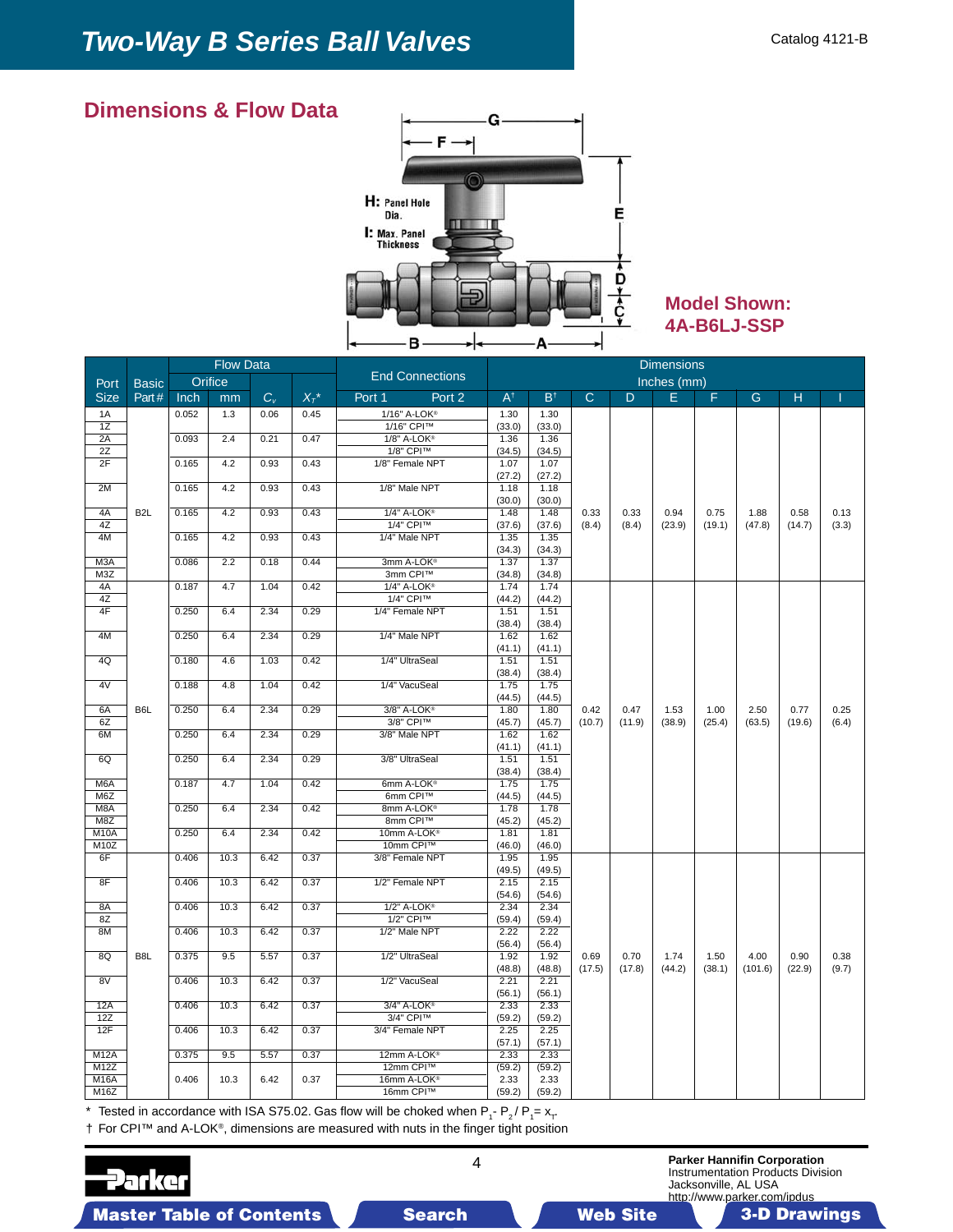## <span id="page-4-0"></span>**Introduction**

Parker manually, pneumatically, and electrically actuated three-way B Series Ball Valves may be used as diverting or selecting valves for fluids utilized in process and instrumentation applications. The standard three-way diverter valve is designed to accept media through the bottom port and direct it out of two outlet ports. When equipped with spring-loaded seats, the three-way valve may be used as a selector valve, alternately accepting media from either of two inlet sources (side ports) and directing it through a single outlet (bottom port).

## **Features**

- Available in 316 stainless steel and brass construction. Alloy N24135 and Alloy N30002 construction available for Diverter Valves upon request.
- Micro-finished ball provides a positive seal.
- $\triangleright$  Wide variety of US Customary and SI ports.
- ▶ 180 degree actuation.
- $\blacktriangleright$  Panel mountable.
- ▶ Adiustable PTFE stem seal can be maintained in-line.
- $\blacktriangleright$  Handle indicates flow direction.
- ► Low operating torques.
- $\blacktriangleright$  Positive handle stops.
- ▶ Color coded handles.
- $\triangleright$  Optional pneumatic and electric actuation.
- ▶ Optional live-loaded PTFE stem seals.
- ▶ Optional non-adjustable O-ring stem seals.
- ▶ Optional stainless steel and extended handles.

## **Diverter Valve Specifications**

#### **Pressure Ratings with bottom port as inlet:**

| <b>Material</b>      | <b>CWP</b>           | with PTFE Seats     |
|----------------------|----------------------|---------------------|
| 316 Stainless Steel  | 6000 psig (414 bar)* | 1500 psig (103 bar) |
| <b>Brass</b>         | 3000 psig (207 bar)  | 1500 psig (103 bar) |
| Alloy N24135 (400)   |                      |                     |
| $B2$ and $B6$ :      | 3000 psig (207 bar)  | 1500 psig (103 bar) |
| B8:                  | 2000 psig (138 bar)  | 1500 psig (103 bar) |
| Alloy N30002 (C-276) |                      |                     |
| $B2$ and $B6$ :      | 4000 psig (276 bar)  | 1500 psig (103 bar) |
| B8:                  | 3000 psig (207 bar)  | 1500 psig (103 bar) |

B6 Series: 6000 psig rating or 4400 psig (303 bar) CWP B8 Series: 6000 psig rating or 4000 psig (276 bar) CWP

## **Pressure Rating with side ports as inlet:**

150 psig (10 bar)



## **Selector Valve Specifications**

### (Spring Loaded – B6 and B8 models only)

#### **Pressure Rating with bottom port as inlet:**

#### **Pressure Rating with side ports as inlet:**

316 Stainless Steel and Brass ...............3000 psig (207 bar) CWP

#### **Pressure Rating and Tubing Selection**

 For working pressures of A-LOK® and CPI™ tube [connections, please see the Instrument Tubing Selection](#page-0-0)  Guide (Bulletin 4200-TS), found in the Technical Section of the Parker Instrumentation Process Control Binder, or the Parker Instrument Fitting Installation Manual (Bulletin 4200-B4).

 For working pressures of valves with external or internal [pipe threads, please see Catalog 4260, Instrumentation Pipe](#page-0-0)  Fittings.



5 **Parker Hannifin Corporation** Instrumentation Products Division Jacksonville, AL USA http://www.parker.com/ipdus

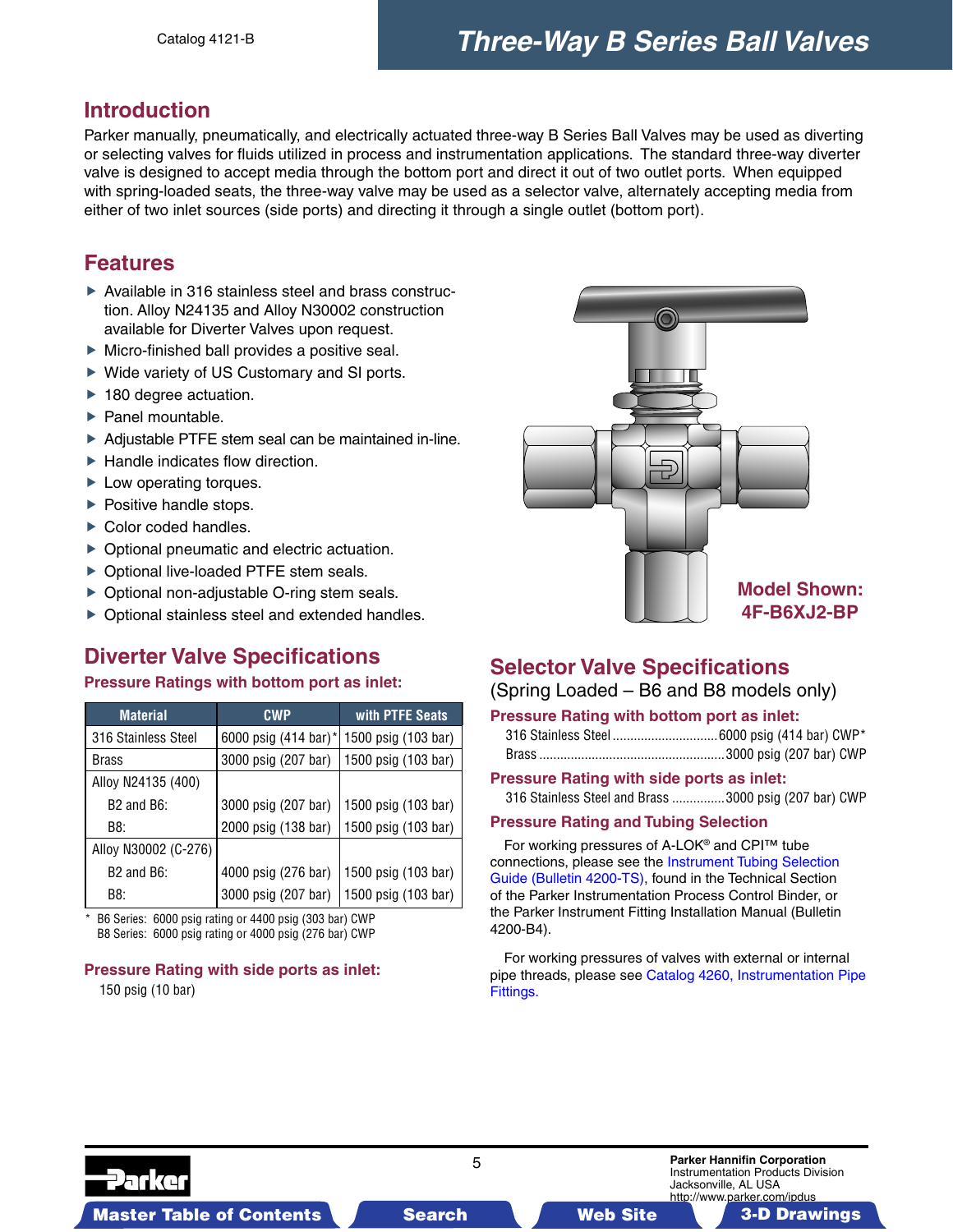

## **Materials of Construction**

| Item $#$       | <b>Part Description</b> | <b>Stainless Steel</b>     | <b>Brass</b>                     |  |  |  |
|----------------|-------------------------|----------------------------|----------------------------------|--|--|--|
| *1             | Connector O-Ring        | PTFE**                     |                                  |  |  |  |
| $*2A$          | Seat Retainer           | ASTM A 276<br>Type 316     | ASTM B 16<br><b>Alloy C36000</b> |  |  |  |
| $*2B$          | Seat                    | PTFE, PCTFE, PEEK          |                                  |  |  |  |
| *3             | <b>Retainer Seal</b>    | PTFE**                     |                                  |  |  |  |
| $*_{4}$        | Ball                    | 316 Stainless Steel        |                                  |  |  |  |
| $*5$           | Body                    | ASTM A 351<br>Grade CF3M   | ASTM B 283<br>Alloy C37700       |  |  |  |
| $*6A$          | Stem                    | <b>ASTM A 276 Type 316</b> |                                  |  |  |  |
| $*6B$          | <b>Stem Seal</b>        | PTFE**                     |                                  |  |  |  |
| $*6C$          | <b>Stem Washer</b>      | 316 Stainless Steel        |                                  |  |  |  |
| $\overline{7}$ | Packing Nut             | ASTM A 479<br>Type 316     | ASTM B 453<br>Alloy C34000       |  |  |  |
| 8              | Handle                  | Nylon 6/6                  |                                  |  |  |  |
| 9              | <b>Handle Set Screw</b> | <b>Stainless Steel</b>     |                                  |  |  |  |
| 10             | <b>Panel Nut</b>        | 316 Stainless Steel        |                                  |  |  |  |
| $*11$          | <b>End Connector</b>    | ASTM A 479<br>Type 316     | ASTM B 16<br><b>Alloy C36000</b> |  |  |  |

\* Wetted Parts.

\*\* Optional stem seal and body seal materials are described in the How to Order section.

Lubrication: Perfluorinated polyether.

## **Diverter Valve Selector Valve**



**Model Shown: 4F-B6XJ-SSP Model Shown: 4F-B6XS2-SSP**

## **Materials of Construction**

| Item#   | <b>Part Description</b> | <b>Stainless Steel</b>     | <b>Brass</b>                      |  |  |  |
|---------|-------------------------|----------------------------|-----------------------------------|--|--|--|
| *1      | Body                    | ASTM A 351<br>Grade CF3M   | <b>ASTM B 283</b><br>Alloy C37700 |  |  |  |
| $*2$    | Seat                    | PTFE, PEEK                 |                                   |  |  |  |
| $*3$    | Seat Retainer           | <b>ASTM A 276 Type 316</b> |                                   |  |  |  |
| $*_{4}$ | Spring                  | <b>Stainless Steel</b>     |                                   |  |  |  |
| *5      | Seat Retainer Washer    | 316 Stainless Steel        |                                   |  |  |  |
| $*6$    | Back-up Ring            | <b>PTFE</b>                |                                   |  |  |  |
| $*7$    | Connector O-Ring        | PTFF**                     |                                   |  |  |  |
| $*_{8}$ | Seat Retainer O-Ring    | Fluorocarbon Rubber**      |                                   |  |  |  |
| *9A     | Stem                    | ASTM A 276 Type 316        |                                   |  |  |  |
| $*9B$   | <b>Stem Seal</b>        | PTFE*                      |                                   |  |  |  |
| $*9C$   | <b>Stem Washer</b>      | 316 Stainless Steel***     |                                   |  |  |  |
| 10      | Packing Nut             | ASTM A 479<br>Type 316     | ASTM B 453<br>Alloy C34000        |  |  |  |
| 11      | <b>Panel Nut</b>        | 316 Stainless Steel        |                                   |  |  |  |
| 12      | Handle                  | Nylon 6/6                  |                                   |  |  |  |
| 13      | <b>Handle Set Screw</b> | <b>Stainless Steel</b>     |                                   |  |  |  |
| $*14$   | Ball                    | 316 Stainless Steel        |                                   |  |  |  |
| $*15$   | <b>End Connector</b>    | ASTM A 479<br>Type 316     | ASTM B 16<br>Alloy C36000         |  |  |  |

Wetted Parts.

\*\* Optional stem seal and body seal materials are described in the How to Order section.

Lubrication: Perfluorinated polyether.

\*\*\*The lower stem washer material is PEEK for B8 Selector Valves. Lubrication: Perfluorinated polyether.

6 **Parker Hannifin Corporation**



Master Table of Contents **3. Dearch Master Table of Contents 3-D Drawings 3-D Drawings** 3-D Drawings

http://www.parker.com/ipdus

Instrumentation Products Division

Jacksonville, AL USA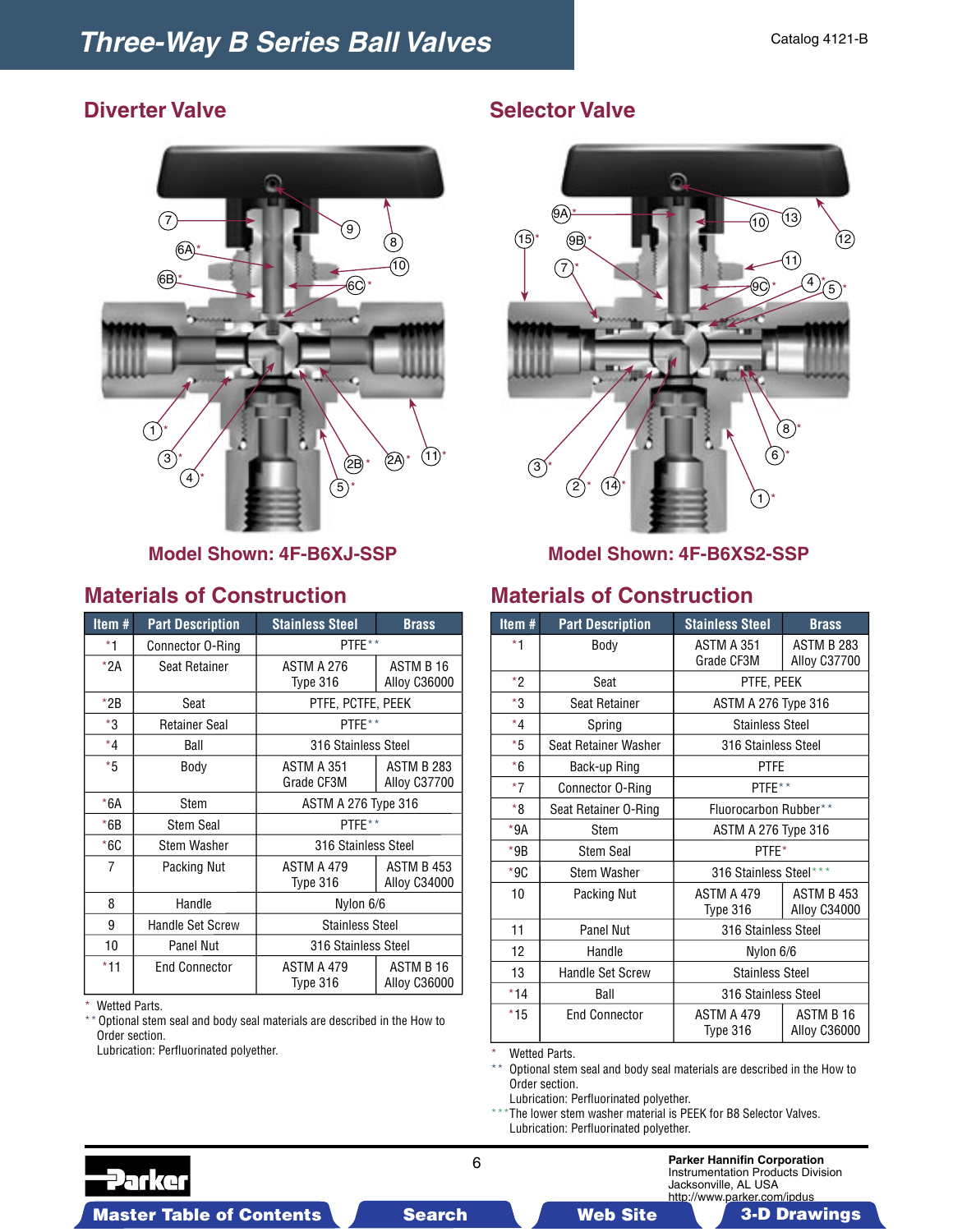## *Three-Way B Series Ball Valves*

## **Dimensions & Flow Data**



## **Model Shown: 4Z-B6XSPKR-V-SSP**

|                                        |                  |       | <b>Flow Data</b> |             |              |                          |                   |                |                |                | <b>Dimensions</b> |                |                |                |                |               |
|----------------------------------------|------------------|-------|------------------|-------------|--------------|--------------------------|-------------------|----------------|----------------|----------------|-------------------|----------------|----------------|----------------|----------------|---------------|
| Port                                   | <b>Basic</b>     |       | Orifice          |             |              | <b>End Connections</b>   |                   |                |                |                |                   | Inches (mm)    |                |                |                |               |
| <b>Size</b>                            | Part#            | Inch  | mm               | $C_{\rm v}$ | $X_{\tau}^*$ | Port 1<br>Port 2         | Port <sub>3</sub> | $A^{\dagger}$  | $B^{\dagger}$  | $\mathbf C$    | D                 | E.             | F              | G              | H              |               |
| 1A                                     |                  | 0.052 | 1.3              | 0.06        | 0.56         | 1/16" A-LOK®             |                   | 1.30           | 1.30           | 1.39           |                   |                |                |                |                |               |
| 1Z                                     |                  |       |                  |             |              | 1/16" CPI™               |                   | (33.0)         | (33.0)         | (35.3)         |                   |                |                |                |                |               |
| 2A                                     |                  | 0.093 | 2.4              | 0.21        | 0.64         | 1/8" A-LOK®              |                   | 1.36           | 1.36           | 1.45           |                   |                |                |                |                |               |
| 2Z                                     |                  |       |                  |             |              | 1/8" CPI™                |                   | (34.5)         | (34.5)         | (36.8)         |                   |                |                |                |                |               |
| 2F                                     |                  | 0.165 | 4.2              | 0.63        | 0.59         | 1/8" Female NPT          |                   | 1.07           | 1.07           | 1.15           |                   |                |                |                |                |               |
|                                        |                  |       |                  |             |              |                          |                   | (27.2)         | (27.2)         | (29.2)         |                   |                |                |                |                |               |
| 2M                                     |                  | 0.165 | 4.2              | 0.63        | 0.59         | 1/8" Male NPT            |                   | 1.18           | 1.18           | 1.26           |                   |                |                |                |                |               |
|                                        | B <sub>2</sub> X |       |                  |             |              |                          |                   | (30.0)         | (30.0)         | (32.0)         | 0.33              | 0.94           | 0.75           | 1.88           | 0.58           | 0.13          |
| 4A                                     |                  | 0.165 | 4.2              | 0.63        | 0.59         | 1/4" A-LOK®              |                   | 1.48           | 1.48           | 1.56           | (8.4)             | (23.9)         | (19.1)         | (47.8)         | (14.7)         | (3.3)         |
| 4Z                                     |                  |       |                  |             |              | 1/4" CPI™                |                   | (37.6)         | (37.6)         | (39.6)         |                   |                |                |                |                |               |
| 4M                                     |                  | 0.165 | 4.2              | 0.63        | 0.59         | 1/4" Male NPT            |                   | 1.35           | 1.35           | 1.43           |                   |                |                |                |                |               |
| M3A                                    |                  | 0.086 | 2.2              | 0.18        | 0.63         | 3mm A-LOK®               |                   | (34.3)<br>1.37 | (34.3)<br>1.37 | (36.3)<br>1.45 |                   |                |                |                |                |               |
| M3Z                                    |                  |       |                  |             |              | 3mm CPI™                 |                   | (34.8)         | (34.8)         | (36.8)         |                   |                |                |                |                |               |
| 4A                                     |                  | 0.187 | 4.7              | 0.70        | 0.69         | 1/4" A-LOK®              |                   | 1.74           | 1.74           | 1.88           |                   |                |                |                |                |               |
| 4Z                                     |                  |       |                  |             |              | 1/4" CPI™                |                   | (44.2)         | (44.2)         | (47.8)         |                   |                |                |                |                |               |
| 4F                                     |                  | 0.196 | 5.0              | 0.87        | 0.74         | 1/4" Female NPT          |                   | 1.51           | 1.51           | 1.65           |                   |                |                |                |                |               |
|                                        |                  |       |                  |             |              |                          |                   | (38.4)         | (38.4)         | (41.9)         |                   |                |                |                |                |               |
| 4M                                     |                  | 0.196 | 5.0              | 0.87        | 0.74         | 1/4" Male NPT            |                   | 1.62           | 1.62           | 1.76           |                   |                |                |                |                |               |
|                                        |                  |       |                  |             |              |                          |                   | (41.1)         | (41.1)         | (44.7)         |                   |                |                |                |                |               |
| 4Q                                     |                  | 0.180 | 4.6              | 0.68        | 0.67         | 1/4" UltraSeal           |                   | 1.51           | 1.51           | 1.65           |                   |                |                |                |                |               |
|                                        |                  |       |                  |             |              |                          |                   | (31.8)         | (31.8)         | (33.8)         |                   |                |                |                |                |               |
| 4V                                     |                  | 0.188 | 4.8              | 0.70        | 0.69         | 1/4" VacuSeal            |                   | 1.75           | 1.75           | 1.89           |                   |                |                |                |                |               |
| 6A                                     | B <sub>6</sub> X | 0.196 | 5.0              | 0.87        | 0.74         | 3/8" A-LOK®              |                   | (35.1)<br>1.80 | (35.1)<br>1.80 | (37.1)<br>1.94 | 0.47<br>(11.9)    | 1.53<br>(38.9) | 1.00<br>(25.4) | 2.50<br>(63.5) | 0.77<br>(19.6) | 0.25<br>(6.4) |
| 6Z                                     |                  |       |                  |             |              | 3/8" CPI™                |                   | (45.7)         | (45.7)         | (49.3)         |                   |                |                |                |                |               |
| 6M                                     |                  | 0.196 | 5.0              | 0.87        | 0.74         | 3/8" Male NPT            |                   | 1.62           | 1.62           | 1.76           |                   |                |                |                |                |               |
|                                        |                  |       |                  |             |              |                          |                   | (41.1)         | (41.1)         | (44.7)         |                   |                |                |                |                |               |
| 6Q                                     |                  | 0.196 | 5.0              | 0.87        | 0.74         | 3/8" UltraSeal           |                   | 1.52           | 1.52           | 1.65           |                   |                |                |                |                |               |
|                                        |                  |       |                  |             |              |                          |                   | (38.6)         | (38.6)         | (41.9)         |                   |                |                |                |                |               |
| M <sub>6</sub> A                       |                  | 0.187 | 4.7              | 0.70        | 0.69         | 6mm A-LOK®               |                   | 1.75           | 1.75           | 1.88           |                   |                |                |                |                |               |
| M6Z                                    |                  |       |                  |             |              | 6mm CPI™                 |                   | (44.5)         | (44.5)         | (47.8)         |                   |                |                |                |                |               |
| M8A                                    |                  | 0.196 | 5.0              | 0.87        | 0.74         | 8mm A-LOK®               |                   | 1.78           | 1.78           | 1.91           |                   |                |                |                |                |               |
| M8Z                                    |                  |       |                  |             |              | 8mm CPI™                 |                   | (45.2)         | (45.2)         | (48.5)         |                   |                |                |                |                |               |
| M <sub>10</sub> A<br>M <sub>10</sub> Z |                  | 0.196 | 5.0              | 0.87        | 0.74         | 10mm A-LOK®<br>10mm CPI™ |                   | 1.81<br>(46.0) | 1.81<br>(46.0) | 1.95<br>(49.5) |                   |                |                |                |                |               |
| 6F                                     |                  | 0.406 | 10.3             | 3.62        | 0.64         | 3/8" Female NPT          |                   | 1.95           | 1.95           | 2.29           |                   |                |                |                |                |               |
|                                        |                  |       |                  |             |              |                          |                   | (49.5)         | (49.5)         | (58.2)         |                   |                |                |                |                |               |
| 8A                                     |                  | 0.406 | 10.3             | 3.62        | 0.64         | 1/2" A-LOK®              |                   | 2.34           | 2.34           | 2.68           |                   |                |                |                |                |               |
| 8Z                                     |                  |       |                  |             |              | 1/2" CPI™                |                   | (59.4)         | (59.4)         | (68.1)         |                   |                |                |                |                |               |
| 8F                                     |                  | 0.406 | 10.3             | 3.62        | 0.64         | 1/2" Female NPT          |                   | 2.15           | 2.15           | 2.49           |                   |                |                |                |                |               |
|                                        |                  |       |                  |             |              |                          |                   | (54.6)         | (54.6)         | (63.2)         |                   |                |                |                |                |               |
| 8M                                     |                  | 0.406 | 10.3             | 3.62        | 0.64         | 1/2" Male NPT            |                   | 2.22           | 2.22           | 2.59           |                   |                |                |                |                |               |
|                                        |                  |       |                  |             |              |                          |                   | (56.4)         | (56.4)         | (65.8)         | 0.70              | 1.74           | 1.50           | 4.00           | 0.90           | 0.38          |
| 8Q                                     | B8X              | 0.375 | 9.5              | 3.46        | 0.62         | 1/2" UltraSeal           |                   | 1.93           | 1.93           | 2.27           | (17.8)            | (44.2)         | (38.1)         | (101.6)        | (22.9)         | (9.7)         |
|                                        |                  |       |                  |             |              |                          |                   | (49.5)         | (49.5)         | (57.7)         |                   |                |                |                |                |               |
| 8V                                     |                  | 0.406 | 10.3             | 3.62        | 0.64         | 1/2" VacuSeal            |                   | 2.21<br>(56.1) | 2.21<br>(56.1) | 2.55<br>(65.0) |                   |                |                |                |                |               |
| 12A                                    |                  | 0.406 | 10.3             | 3.62        | 0.64         | 3/4" A-LOK®              |                   | 2.33           | 2.33           | 2.68           |                   |                |                |                |                |               |
| 12Z                                    |                  |       |                  |             |              | 3/4" CPI™                |                   | (59.2)         | (59.2)         | (68.1)         |                   |                |                |                |                |               |
| 12F                                    |                  | 0.406 | 10.3             | 6.42        | 0.37         | 3/4" Female NPT          |                   | 2.25           | 2.25           | 2.59           |                   |                |                |                |                |               |
|                                        |                  |       |                  |             |              |                          |                   | (57.1)         | (57.1)         | (65.8)         |                   |                |                |                |                |               |
| <b>M12A</b>                            |                  | 0.375 | 9.5              | 3.46        | 0.62         | 12mm A-LOK®              |                   | 2.33           | 2.33           | 2.67           |                   |                |                |                |                |               |
| M12Z                                   |                  |       |                  |             |              | 12mm CPI™                |                   | (59.2)         | (59.2)         | (67.8)         |                   |                |                |                |                |               |
| <b>M16A</b>                            |                  | 0.406 | 10.3             | 3.62        | 0.64         | 16mm A-LOK®              |                   | 2.33           | 2.33           | 2.67           |                   |                |                |                |                |               |
| M16Z                                   |                  |       |                  |             |              | 16mm CPI™                |                   | (56.9)         | (56.9)         | (65.5)         |                   |                |                |                |                |               |

 $^*$  Tested in accordance with ISA S75.02. Gas flow will be choked when P<sub>1</sub>- P<sub>2</sub>/ P<sub>1</sub>= x<sub>T</sub>

† For CPI™ and A-LOK®, dimensions are measured with nuts in the finger tight position

arker

7 **Parker Hannifin Corporation** Instrumentation Products Division Jacksonville, AL USA

http://www.parker.com/ipdus Master Table of Contents **3. Search Master Table of Contents 3-D Drawings 3-D Drawings** 3-D Drawings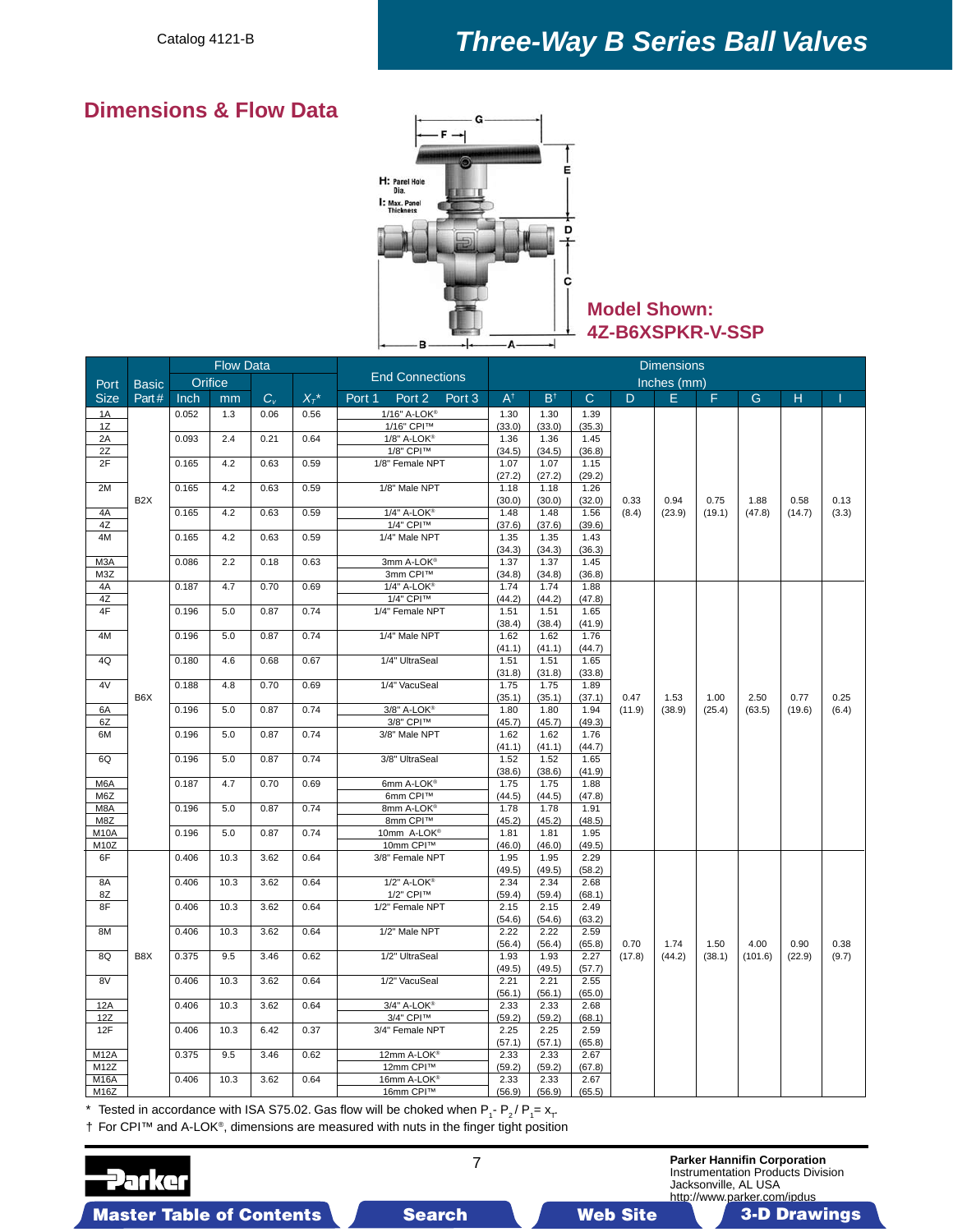## **How to Order**





**Seat Material Valve Series Seal Material Port <sup>1</sup> Port <sup>2</sup> Port <sup>3</sup> Body Material 1A 1/16" A-LOK® 1Z 1/16" CPI™**<br>**2A 1/8" A-LOK® 2A 1/8" A-LOK® 2Z 1/8" CPI™ 2F 1/8" Female NPT 2M 1/8" Male NPT 4A 1/4" A-LOK® 4Z 1/4" CPI™ 4M 1/4" Male NPT M3A 3mm A-LOK M3Z 3mm CPI™ 4A 1/4" A-LOK® 4Z 1/4" CPI™ 4F 1/4" Female NPT 4M 1/4" Male NPT 4Q 1/4" UltraSeal 4V 1/4" VacuSeal 6A 3/8" A-LOK® 6Z 3/8" CPI™ 6M 3/8" Male NPT 6Q 3/8" UltraSeal M6A 6mm A-LOK® M6Z 6mm CPI™ M8A 8mm A-LOK® M8Z** 8mm CPI™<br>**M10A** 10mm A-LO **M10A** 10mm A-LOK<sup>®</sup><br>M10Z 10mm CPI™  **M10Z 10mm CPI™ 6F 3/8" Female NPT**<br>**8A 1/2" A-LOK**<sup>®</sup> **8A 1/2" A-LOK<sup>®</sup><br>8Z <b>1/2"** CPI™  **8Z 1/2" CPI™ 8F 1/2" Female NPT 8M 1/2" Male NPT 8Q 1/2" UltraSeal 8V 1/2" VacuSeal 12A 3/4" A-LOK® 12Z 3/4" CPI™ 12F 3/4" Female NPT M12A** 12mm A-LOK<sup>®</sup><br>M12Z 12mm CPI™ **12mm CPI™ M16A 16mm A-LOK® M16Z 16mm CPI™** B2L B2X B6L B6X B8L B8X J PTFE J2 PCTFE J PTFE J2 PCTFE S2 Spring-Loaded PCTFE PKR PTFE Lubricated PEEK SPKR Spring-Loaded PTFE Lubricated PEEK J PTFE J2 PCTFE S2 Spring-Loaded PCTFE PKR PTFE Lubricated PEEK SPKR Spring-Loaded PTFE Lubricated PEEK (Blank) PTFE V Fluorocarbon Rubber EPR Ethylene Propylene Rubber BN Nitrile Rubber KZ Highly Florinated Fluorocarbon Rubber LT Live-Loaded PTFE Packing with PTFE Seals VLT Live-Loaded PTFE Packing with Fluorocar- bon Rubber Seals EPRLT Live-Loaded PTFE Packing with Ethylene Propylene Rubber Seals BNLT Live-Loaded PTFE Packing with Nitrile Rubber Seals KZLT Live-Loaded PTFE Packing with Highly Florinated Fluoro- carbon Rubber Seals SSP 316 Stainless **Steel**  BP Brass MP Alloy N24135 HCP Alloy N30002 **– – Notes:** 1. Panel Mounting Nut supplied with each valve. Various port combinations are available. 2. See How to Order. 3. VacuSeal and UltraSeal are not available in Brass. 4.12F (3/4" Female NPT) not panel mountable.

See examples [on page 9.](#page-8-0) See [pages 10 a](#page-9-0)[nd 11 fo](#page-10-0)r information about How to Order Options and Maintenance Kits.

8 **Parker Hannifin Corporation** Instrumentation Products Division Jacksonville, AL USA http://www.parker.com/ipdus

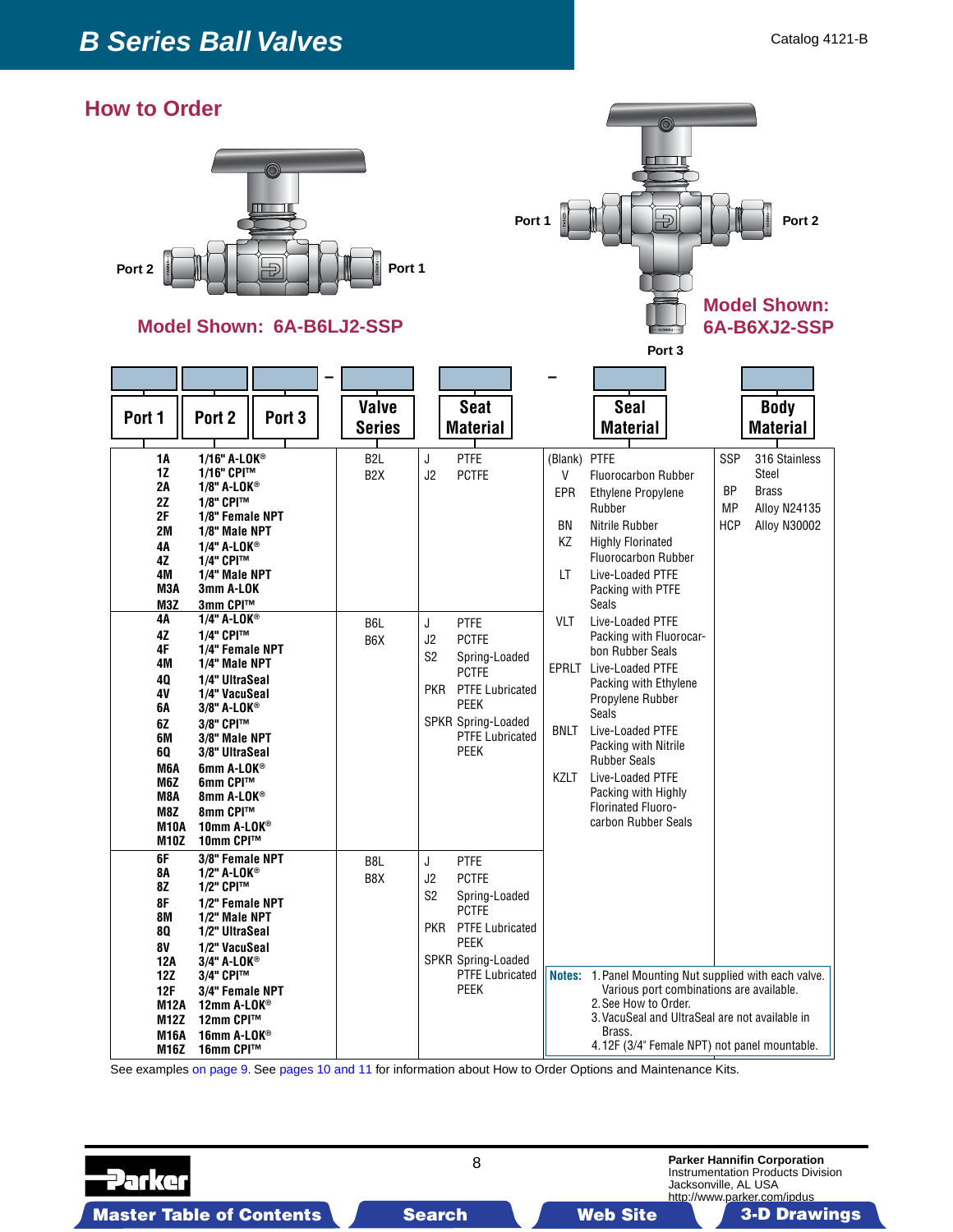## <span id="page-8-0"></span>**How to Order (Continued)**

## **Examples: Two-Way Valves**



Describes a B6L ball valve with a 1/4" CPI™ end connection for port 1 and a 1/4" female NPT end connection for port 2, PTFE seats, PTFE stem and body seals, brass construction, with a panel mounting nut.



Describes a B8L ball valve with a 1/2" A-LOK® end connections for ports 1 and 2, PTFE seats, Nitrile rubber stem and body seals, stainless steel construction, with a panel mounting nut. **\*Note:** If ports 1 and 2 are the same, eliminate the port 2 designator.



Describes a B2L ball valve with 3mm A-LOK® end connections for ports 1 and 2, PCTFE seats, fluorocarbon rubber body seals, live-loaded PTFE packing, stainless steel construction, with a panel mounting nut. **\*Note:** If ports 1 and 2 are the same, eliminate the port 2 designator.

## **Examples: Three-Way Diverter Valves**



Describes a B6X ball valve with 1/4" CPI™ end connections for side ports 1 and 2, 1/4" female NPT end connection for bottom port 3, PCTFE seats, fluorocarbon rubber stem and body seals, brass construction, and a panel mounting nut.

|      |                |                | <b>DAV</b><br>-<br>--- |                  | $\sim$           | COD                  |
|------|----------------|----------------|------------------------|------------------|------------------|----------------------|
| Port | Port<br>£<br>- | Port<br>$\sim$ | ∽<br>Series<br>Valve l | Material<br>`∆at | Material<br>Seal | Material I<br>: Bodv |

Describes a B2X ball valve with 1/8" CPI™ end connections for ports 1, 2, and 3, PTFE seats, PTFE stem and body seals, stainless steel construction, and a panel mounting nut.

**\*Note:** If ports 1, 2, and 3 are the same, eliminate the port 2 and port 3 designators.

## **Examples: Three-Way Selector Valves**



Describes a B6X ball valve with 1/4" male NPT end connections for side ports 1 and 2, 1/4" female NPT end con-nection for bottom port 3, spring-loaded PCTFE seats, ethylene propylene rubber stem and body seals, stainless steel construction, and a panel mounting nut.

| эπ   |             |        | <b>DOV</b><br>- | ິ<br>- 74            | - | <b>BNL1</b>         | - | eed               |
|------|-------------|--------|-----------------|----------------------|---|---------------------|---|-------------------|
| Port | Port $\sim$ | Port 3 | Valve Series    | <b>Seat Material</b> |   | `Seal .<br>Material |   | Material<br>'Bodv |

Describes a B8X ball valve with  $1/2$ " A-LOK<sup>®</sup> end connections for ports 1, 2, and 3, spring-loaded PCTFE seats, Nitrile rubber body seals, live loaded PTFE packing, stainless steel construction, and a panel mounting nut.

**\*Note:** If ports 1, 2, and 3 are the same, eliminate the port 2 and port 3 designators.

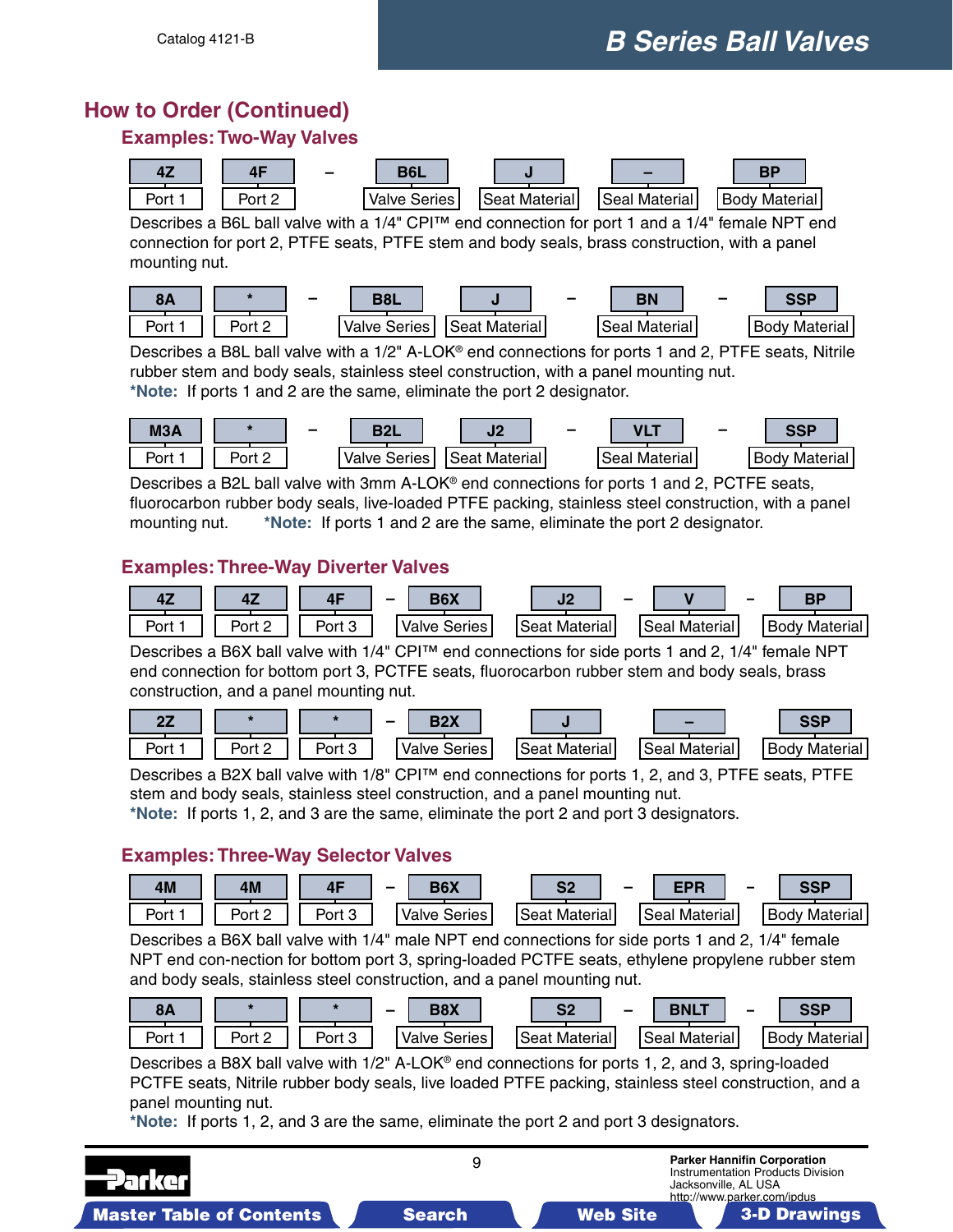## <span id="page-9-0"></span>**Options**





## **Actuator Options**



**Double Acting (61AD) Pneumatic Actuator**



**Spring Returns (61AC & AO) Pneumatic Actuator**



**70 and 80 Series Electric Actuator**





**O-Ring Stem Seals Live-Loaded Stem Seals**

## **Two-Way Valve Upstream and Downstream Drain Options**

For draining upstream or downstream media on two-way valves at pressures below 150 psig (10 bar), add the suffix **–VBU** (Vented Ball Upstream) or **–VBD** (Vented Ball Downstream). Example: 4Z-B6LJ-SSP-VBU. This option is also suitable to vent the ball cavity in vacuum applications. For pressures up to 3,000 psig (207 bar), select **S2** or **SPKR** spring-loaded seats and add the suffix **–VBU** (Vented Ball Upstream) or **–VBD** (Vented Ball Downstream). Example: 4Z-B6L**S2**-SSP**-VBU**

**Note:** VBD and VBU are ball cavity vents only.

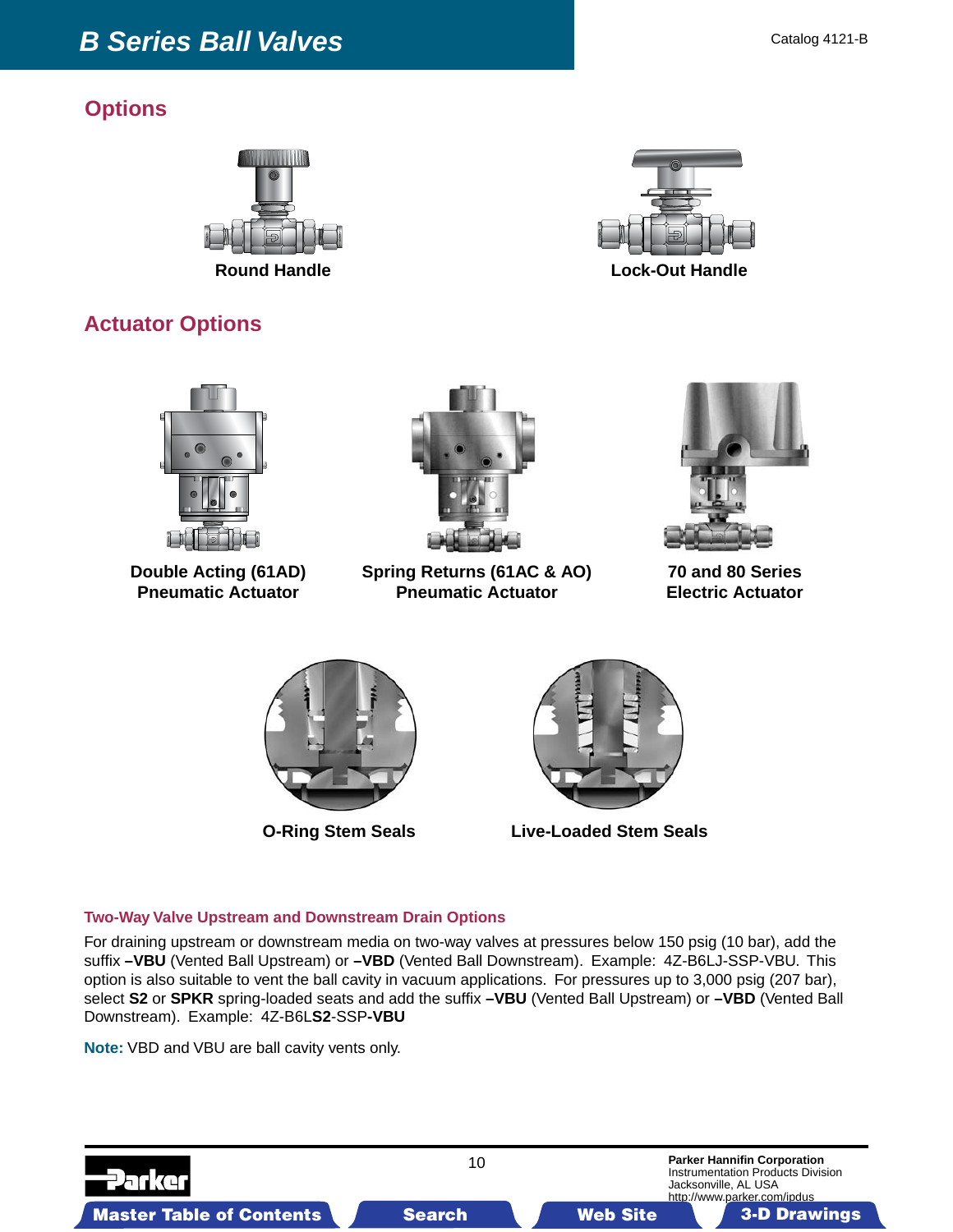<span id="page-10-0"></span>

|  |  | <b>How to Order Options</b> |
|--|--|-----------------------------|
|  |  |                             |

| <b>How to Order Options</b>                                                                                                                                                                                                                                                                                                                                          | <b>Examples</b>                                       |
|----------------------------------------------------------------------------------------------------------------------------------------------------------------------------------------------------------------------------------------------------------------------------------------------------------------------------------------------------------------------|-------------------------------------------------------|
| Lock-Out Devices: Add the suffix LD to the end of the part number to order directly on the valve.<br>For field installation, simply substitute the correct valve series number after LD.                                                                                                                                                                             | 4F-B6LJ2-BN-SSP-LD<br>LD-B8L                          |
| Colored Lever Handles: Add the designator corresponding to the correct handle as a suffix to the part number<br>(black is standard). W = white, $B =$ blue, $G =$ green, $R =$ red, $Y =$ yellow.                                                                                                                                                                    | M6A-B6XPKR-SSP-G                                      |
| Colored Round Handles: Add the designator corresponding to the correct handle as a suffix to the part number.<br>$S = Black$ , $S-W = white$ , $S-B = blue$ , $S-G = green$ , $S-R = red$ , $S-Y = yellow$ .<br>NOTE: Round handles are not recommended for B8 valves with PEEK seats.                                                                               | M6A-B6XPKR-SSP-S-G                                    |
| Metal Oval Handles: Add the designator corresponding to the correct handle as a suffix to the valve part number.<br>$OVSS =$ stainless steel, $OVAL =$ aluminum.                                                                                                                                                                                                     | 8F-B8LPKR-SSP-OVSS                                    |
| Stainless Steel Handles: Add the suffix -ST to the end of the part number (B6 and B8 only).                                                                                                                                                                                                                                                                          | 4F-B6LJ-SSP-ST                                        |
| <b>Pneumatic Actuators:</b> For detailed actuator information, refer to Catalog 4123-PA.<br>For factory assembly, add the actuator part number as the suffix to the valve part number.<br>For field installation, specify the actuator desired.<br>The appropriate mounting hardware may be obtained by adding the valve series and actuator size to the prefix MK-. | 2F-B2XJ2-V-SSP-61ACX-2<br>61ACX-2<br><b>MK-B2X-61</b> |
| Electric Actuators: For detailed actuator information refer to Catalog 4123-EA.<br>For factory assembly, add the actuator part number as the suffix to the valve part number.<br>For field installation, specify the actuator desired.<br>The appropriate mounting hardware may be obtained by adding the valve series and actuator series to the prefix MK-.        | 8A-B8LPKR-BN-SS-71A<br>71A<br><b>MK-B8L-70</b>        |
| Oxygen Cleaning: Add the suffix -C3 to the end of the part number to receive valves cleaned and asembled<br>for oxygen service in accordance with Parker Specification ES8003.                                                                                                                                                                                       | 4A-B6LJ-EPR-SSP-C3                                    |
| Electron Beam Welded End Connections: For tamper resistant valves, add the suffix -EBW to the end of the<br>part number of stainless steel valves to have end connections electron beam welded.                                                                                                                                                                      | M6A-B6LSPKR-V-SSP-EBW                                 |
| Fillet Weld End Connections: For seal welded valves, add the suffix -FW to the end of the part number of the<br>stainless steel valves to have the end connections seal welded to the body.                                                                                                                                                                          | 8Z-B8LJ2-SSP-FW                                       |
| H2S Environment: To obtain valves suitable for H2S containing environments in accordance with NACE<br>Standard MR0175/ISO 15156, add the suffix <b>-NC</b> to the end of the part number.                                                                                                                                                                            | 8F-B8LJ-BN-SSP-NC                                     |
| Grounding Spring: To obtain B8 series valves with a grounding spring, add the suffix -SPG to the end of the<br>part number.                                                                                                                                                                                                                                          | 8A-B8LJ2-SSP-SPG                                      |
| <b>How to Order Maintenance Kits</b>                                                                                                                                                                                                                                                                                                                                 |                                                       |

| Colored Round Handle Kits: Series-Handle-Color. (Example consists of a green handle and handle screw.)                       | <b>B6-RD-HANDLE-GREEN</b> |
|------------------------------------------------------------------------------------------------------------------------------|---------------------------|
| Stainless Steel Handle Kits: Series-Handle-SS. (Example consists of a stainless steel handle and handle screw.) B8-HANDLE-SS |                           |
| Colored Lever Handle Kits: Series-Handle-Color. (Example consists of a red handle and handle screw.)                         | <b>B6-HANDLE-RED</b>      |

#### **Two-way Valve Seal Kits:**

**PTFE Stem Seal Kits:** Kit-Valve Series and Seat Material-Body Material. **KIT-B2LJ-SS KIT-B2LJ-SS** 

(Consists of one PTFE stem seal, two stem seal washers, two encapsulated PTFE ball seats, two end connector PTFE seals, one assembly mandrel, maintenance instructions.)

**Elastomeric Stem Seal Kits:** Kit-Valve Series and Seat Material-Elastomer Material-Body Material. **KIT-B2LJ2-BN-SS** (Consists of two stem seal Nitrile rubber O-rings, two PTFE back-up rings, two stem seal washers, two encapsulated PCTFE ball seats, two end connector Nitrile rubber O-ring seals, two seat retainer Nitrile rubber O-ring seals, stem glands and maintenance instructions.)

#### **Diverter Valve Seal Kits:**

**PTFE Stem Seal Kits:** Kit-Valve Series and Seat Material-Body Material. **KIT-B6XPKR-SS KIT-B6XPKR-SS** 

(Consists of one PTFE stem seal, two stem seal washers, two encapsulated PEEK ball seats, three end connector PTFE seals, one assembly mandrel, maintenance instructions.)

**Elastomeric Stem Seal Kits:** Kit-Valve Series and Seat Material-Elastomer-Body Material. **KIT-B6XJ-V-SS** (Consists of two stem seal fluorocarbon rubber O-rings, two PTFE back-up rings, two stem seal washers, two encapsulated PTFE ball seats, three end connector fluorocarbon rubber O-ring seals, two seat retainer fluorocarbon rubber O-ring seals, stem glands and maintenance instructions.)

## **Selector Valve Seal Kits:**

**PTFE Stem Seal Kits:** Kit-Valve Series and Seat Material. **KIT-B6XS2 KIT-B6XS2** 

(Consists of one PTFE stem seal, two stem seal washers, two encapsulated spring-loaded PCTFE ball seats, two seat retainer fluorocarbon rubber O-rings, three end connector PTFE seals, one assembly mandrel, maintenance instructions.)

#### **Elastomeric Stem Seal Kits:** Kit-Valve Series and Seat Material-Elastomer. **KIT-B6XSPKR-V KIT-B6XSPKR-V**

(Consists of two stem seal fluorocarbon rubber O-rings, two PTFE back-up rings, two stem seal washers, two encapsulated spring-loaded PEEK ball seat assemblies, three end connector fluorocarbon O-ring seals, two seat retainer fluorocarbon rubber O-rings, stem glands and maintenance instructions.)

#### **Live-loaded Seal Kits:**

Kit-Valve Series and Seat Material-Seal Material-Body Material. **KIT-B6LJ2-BNLT-SS**

(Consists of one live-loaded PTFE stem packing, two packing springs (B8 series valves have four springs), three packing washers, two PCTFE encapsulated ball seats, two Nitrile rubber end connector O-ring seals, two Nitrile rubber seat retainer O-ring seals, maintenance instructions.)

| 11 | <b>Parker Hannifin Corporation</b> |
|----|------------------------------------|
|    | Instrumentation Products Division  |
|    | Jacksonville, AL USA               |
|    | http://www.parker.com/ipdus        |
|    |                                    |

Master Table of Contents **3. Dearch Master Table of Contents 3-D Drawings 3-D Drawings 3-D Drawings 3-D Drawings**